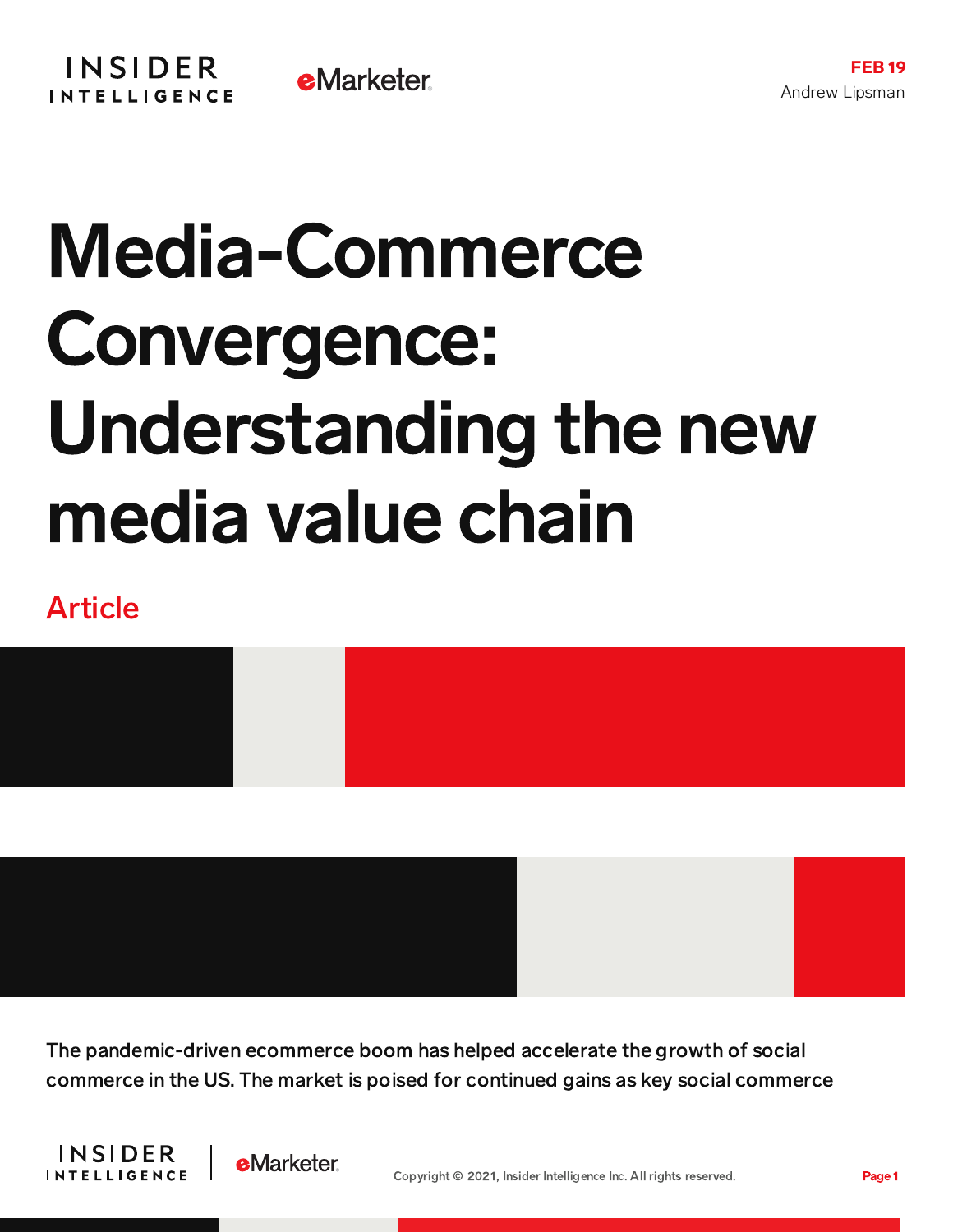platforms advance their shopping and checkout capabilities. We forecast that US retail social commerce sales will rise by 34.8% to \$36.09 billion this year, representing 4.3% of all retail ecommerce sales. We also revised our 2020 social commerce forecast upward, from 19.8% growth to 37.9% growth.

Social commerce is at the nexus of media-commerce convergence, a much larger and more powerful trend. One outgrowth of the past decade's shift from mass to addressable media is that brands can efficiently find and aggregate niche audiences while shortening their path to purchase. It makes sense that there would be efforts to explicitly commercialize media content by making it shoppable.

"The medium is the store, and the store is the medium," said Randall Rothenberg, executive chair of the Interactive Advertising Bureau (IAB). "The biggest change we saw [in 2020]—and it's a real acceleration—is that the brand-distribution supply chain and brand-awareness supply chain are collapsing into each other. They're now kind of the same thing. The simplest way to think about it is that it's all about that screen we're looking at."

This new media value chain is defined by an infinite supply of digital media that is atomized, can traverse multiple modalities, and reach niche audiences for specific products that can be bought online. In the old media value chain, content was supply-constrained—typically by way of content bundles like a newspaper or cable network—and designed to reach mass audiences in order to purchase products in physical stores.

In the old media value chain, distribution was essential, as cable needed to be laid and newspapers needed to be delivered. Media depended on the curation of TV programming and articles to fit the allotted time and space. In the new media value chain, digital distribution can deliver dynamic content instantaneously across any number of touchpoints, diminishing the importance of these middle links of the value chain.

Instead, the center of gravity has shifted toward audience aggregation. And there's no more powerful force than social media platforms—though many other forms of digital audience aggregation are also now emerging. Because content isn't supply-constrained, however, the challenge for any brand is finding a way to break through and be discovered. Once that occurs, discovery can be translated almost instantaneously into purchase.

Join us at our upcoming webinar to hear more from Andrew Lipsman, eMarketer principal analyst at Insider Intelligence, on the new media value chain, strategies to drive sales, and why

**INSIDER** 

**INTELLIGENCE** 

**eMarketer**